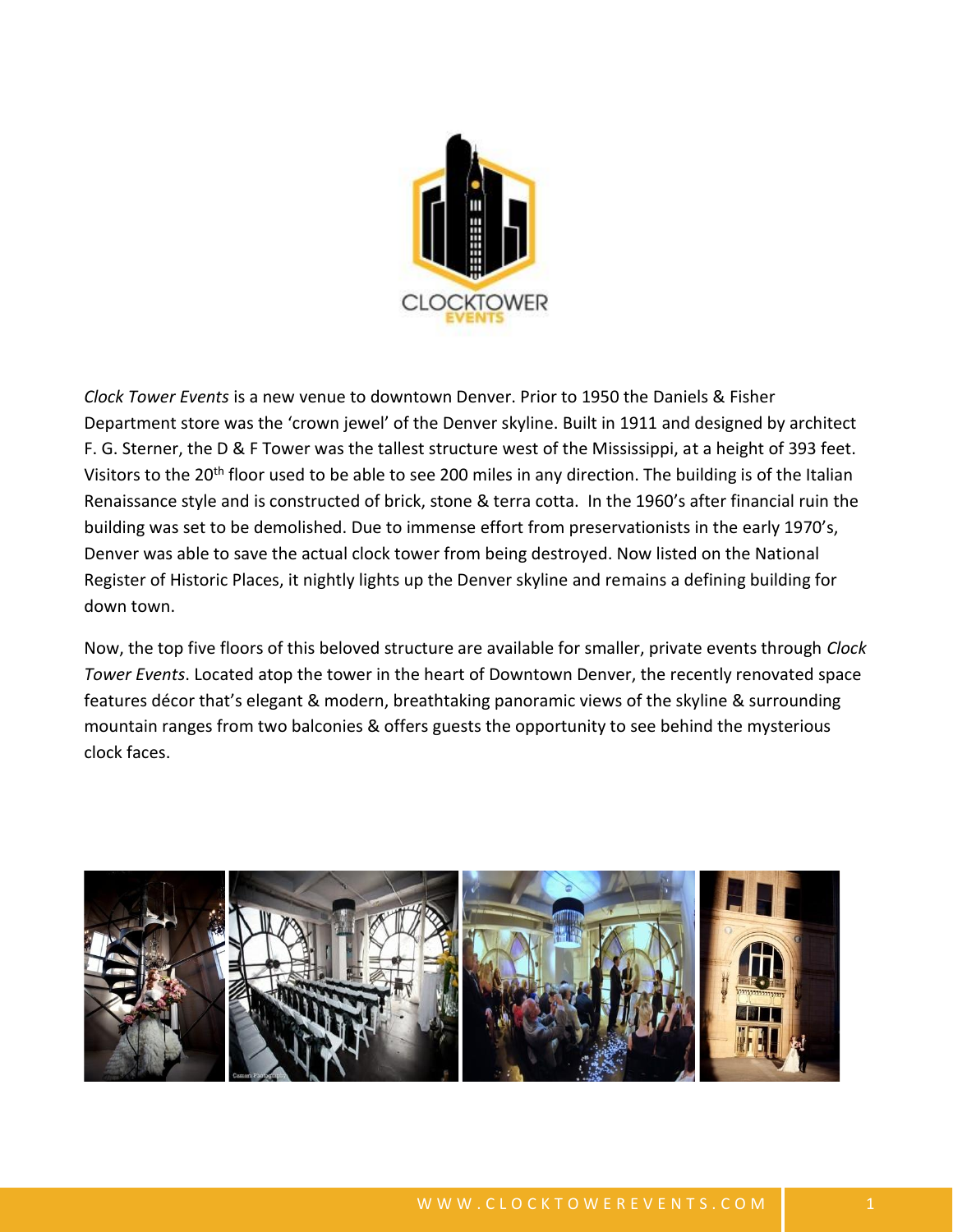## *About Our Venue:* Located atop the historic D & F Clock Tower in the heart of Downtown Denver, this new venue features five unique floors connected by staircases. Two of the floors offer wrap around balconies affording breathtaking panoramic views of the city and surrounding mountains. The décor throughout is chic & modern. Perfect for an intimate wedding ceremony, or a unique, progressive style reception or dinner!

### **(Please be aware that due to the large number of stairs required (5 flights), our venue may not be advisable for guests with disabilities.)**

*Rental Fees: Clock Tower Events* offers a wide range of pricing options for different types of events. Our rates typically range from **\$500 to \$6,000** depending on the time of day, day of the week and time of the year.

For most events including Weddings, Corporate Meetings and Conferences, Celebrations and Special Occasions, and other Special Events, please [contact us](http://www.clocktowerevents.com/contact.html) for a specific quote. For our Proposal, Romantic Evening for Two, and Elopement packages, for our Photo Shoots, and for December Holiday Events, we offer special discounted rates; please see relevant sections below.

We may be able to offer discounts for whole day, multi-day, daytime meetings, and events booked four weeks or less in advance (No discounts on elopement or proposal packages or photo shoots.) Please [contact us](http://www.clocktowerevents.com/contact.html) for more information.

*Weddings:* Often listed as one of the most romantic spots in Denver, you'll both have the starring role in your very own fairy tale in this truly magical space high atop the historic D&F Tower. If you're looking for a truly unique and unusual space to celebrate your most special day, *Clock Tower Events* is the venue for you. We feature five unique floors, two balconies with magnificent views and a very sophisticated atmosphere. Perfect for an intimate wedding ceremony or a unique, progressive-style reception or rehearsal dinner.

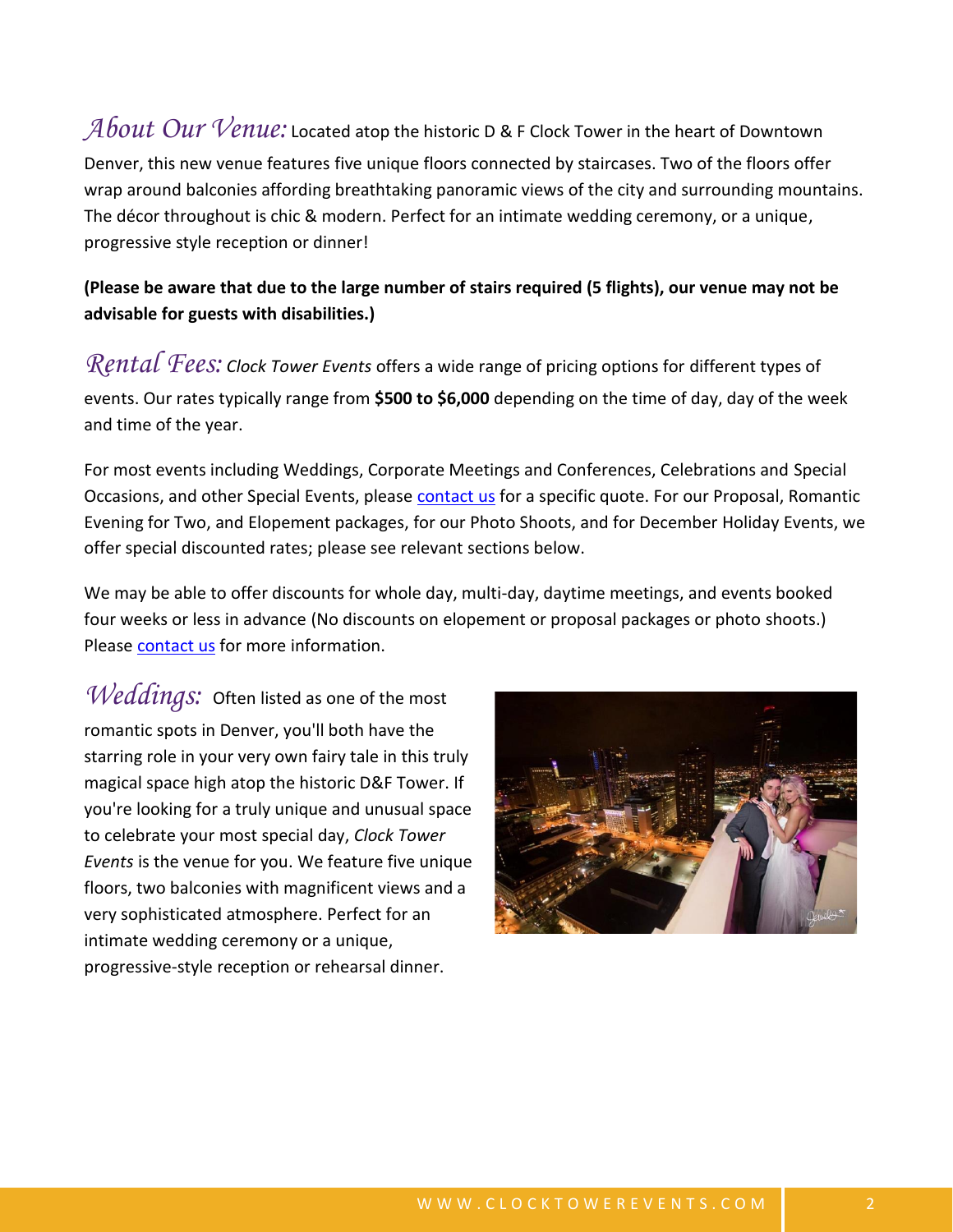*Micro Weddings:* We also offer three, specially-priced wedding packages of shorter durations in our lovely venue. Please see table below for time limits and [visit our website](https://clocktowerevents.com/micro-weddings.html) for details about what is included in each package. All Micro Wedding Packages are available Monday through Sunday.

| Micro Weddings *            |                              |                                                   |         |  |
|-----------------------------|------------------------------|---------------------------------------------------|---------|--|
| Package                     | <b>Available Times</b>       | <b>Duration</b>                                   | Rate    |  |
| Standard                    | $12:30 - 3:00$ pm            | 1 hour prep + $2\frac{1}{2}$ hours event<br>time  | \$2,500 |  |
| Standard/All-Inclusive      | $12:30 - 3:00$ pm            | 1 hour prep + 2 $\frac{1}{2}$ hours event<br>time | \$3,800 |  |
| Micro PM                    | After 4:00 pm                | 1 hour prep + 4 hours event<br>time               | \$3,200 |  |
| Micro PM/All-Inclusive      | After 4:00 pm                | 1 hour prep + 4 hours event<br>time               | \$4,900 |  |
| Ceremony-Only               | As available<br>(contact us) | $\frac{1}{2}$ hour prep + 1 hour event<br>time    | \$1,000 |  |
| Ceremony-Only/All-Inclusive | As available<br>(contact us) | $\frac{1}{2}$ hour prep + 1 hour event<br>time    | \$2,050 |  |

\*All Micro Wedding packages must be booked less than 120 days in advance of your date (60 days for Saturday evenings); for non-peak dates we may be able to book out further.



# *Propose atop the Clock Tower or have a Romantic Evening for Two:* Leave your

fiancé with a romantic story of your proposal she'll be proudly sharing for years or surprise your date on an anniversary, birthday, etc. with an unforgettable night. We'll work with you to design the perfect surprise evening to 'pop the question' or to surprise your date. We will assist you with music of your choosing playing when you arrive, romantic candle light throughout,

chilled champagne and chocolates, and someone on hand to capture the moment with pictures. (Please provide your own camera.) For our three-hour option, dinners are available: we can recommend several restaurants that will deliver and have dinner ready when you arrive or shortly thereafter. Email us at **[info@clocktowerevents.com](mailto:info@clocktowerevents.com)** or call us at **(720) 481-7832** for more information.

Our special rates are available only if you book no earlier than two weeks in advance of your date: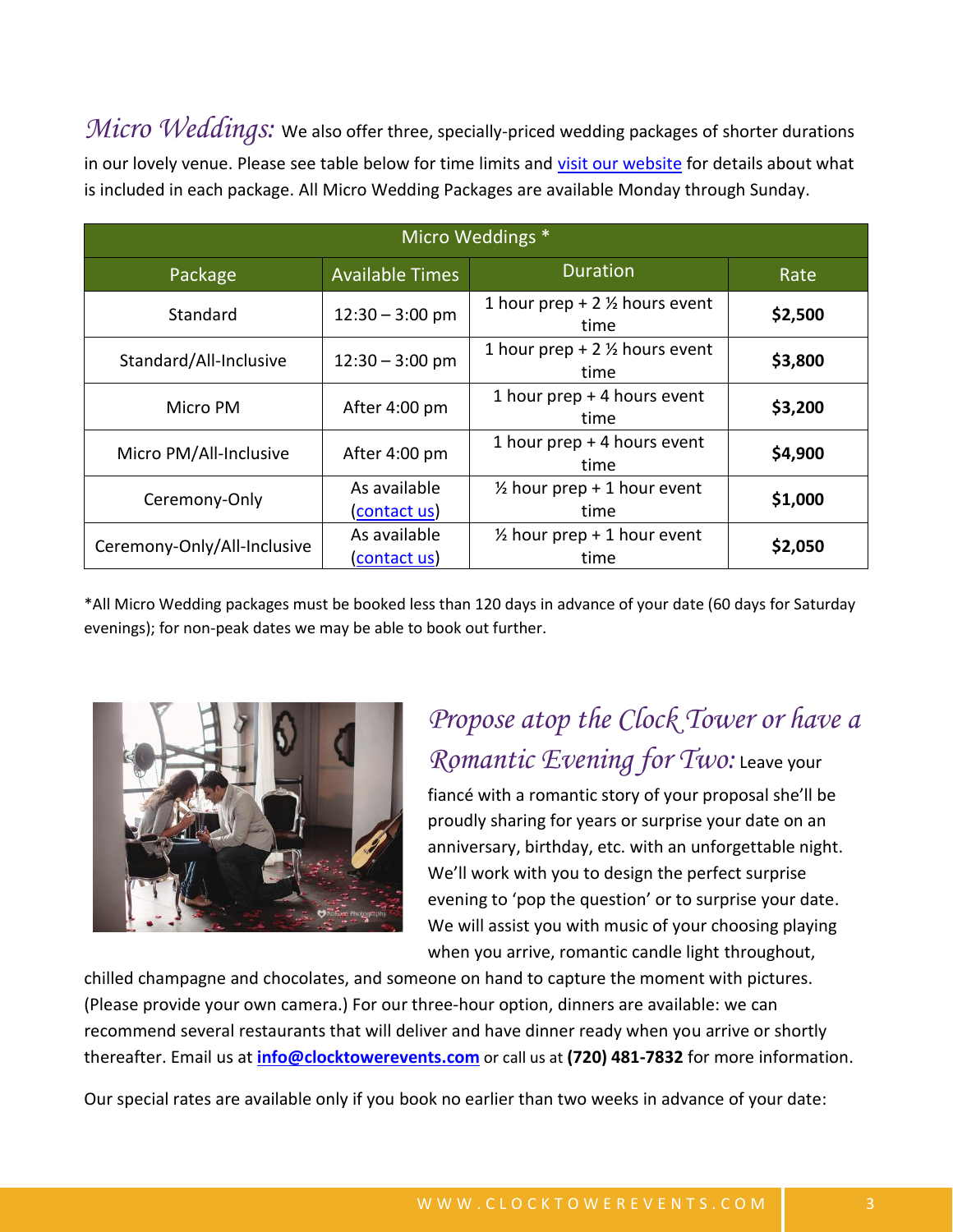| Proposal/Romantic Evening Rates * |                  |                    |  |
|-----------------------------------|------------------|--------------------|--|
| Day of Week                       | <b>Two Hours</b> | <b>Three Hours</b> |  |
| Monday - Sunday                   | \$500            | \$600              |  |

\* Subject to availability and must be booked 14 days or less prior to your proposal. Our 'Romantic Evening and Proposal' package is intended to be for two people. Should you like to invite more guests for the celebration, please [contact us](http://www.clocktowerevents.com/contact.html) about additional pricing.

*Celebrations and Special Occasions:* Celebrate your Next Landmark atop a Landmark! Special occasions call for special places, and no place is more special than the top floors of the Historic D&F Tower in downtown Denver! With five unique and beautifully decorated floors, and two balconies offering commanding views of the city and mountains, Clock Tower Events is the venue that your guests will rave about for years to come!

*Pop-up Parties:* A low-cost version of our standard evening arrangement; up to **thirty guests**

and up to **five hours** of time (including setup and breakdown time). Perfect for last-minute celebrations with minimal catering and setup time. We provide all the tables, chairs, linens, seasonal décor, lots of candlelight throughout and a sound system to play your favorite music. The venue is all set and ready for your party when you arrive, just add the food and beverage and it's party time!

| Day of Week        | Up to five hours |  |
|--------------------|------------------|--|
| Monday - Wednesday | \$2,000          |  |
| Thursday - Sunday  | \$2,500          |  |

\* Subject to availability and must be booked 40 days or less prior to your date. Additional fees may apply for certain event types; please **[contact us](http://www.clocktowerevents.com/contact.html)** for more information.

*Corporate Meetings and Conferences:* Are your employees bored in the boardroom? Do you need a unique and spectacular space to wow guests for a convention, client/employee reception or presentation? Looking for an inspiring location to host team building events, corporate retreats, brainstorming sessions, etc.? Then we are the venue for you!

*Clock Tower Events* is the solution to the boring boardroom! Our five unique floors offer an endless array of set up opportunities including conference, meeting, theatre style, classroom style, cocktail reception and lots of comfy couches, chairs and cubes for more informal gatherings (see our [Corporate](http://clocktowerevents.com/corporate.html)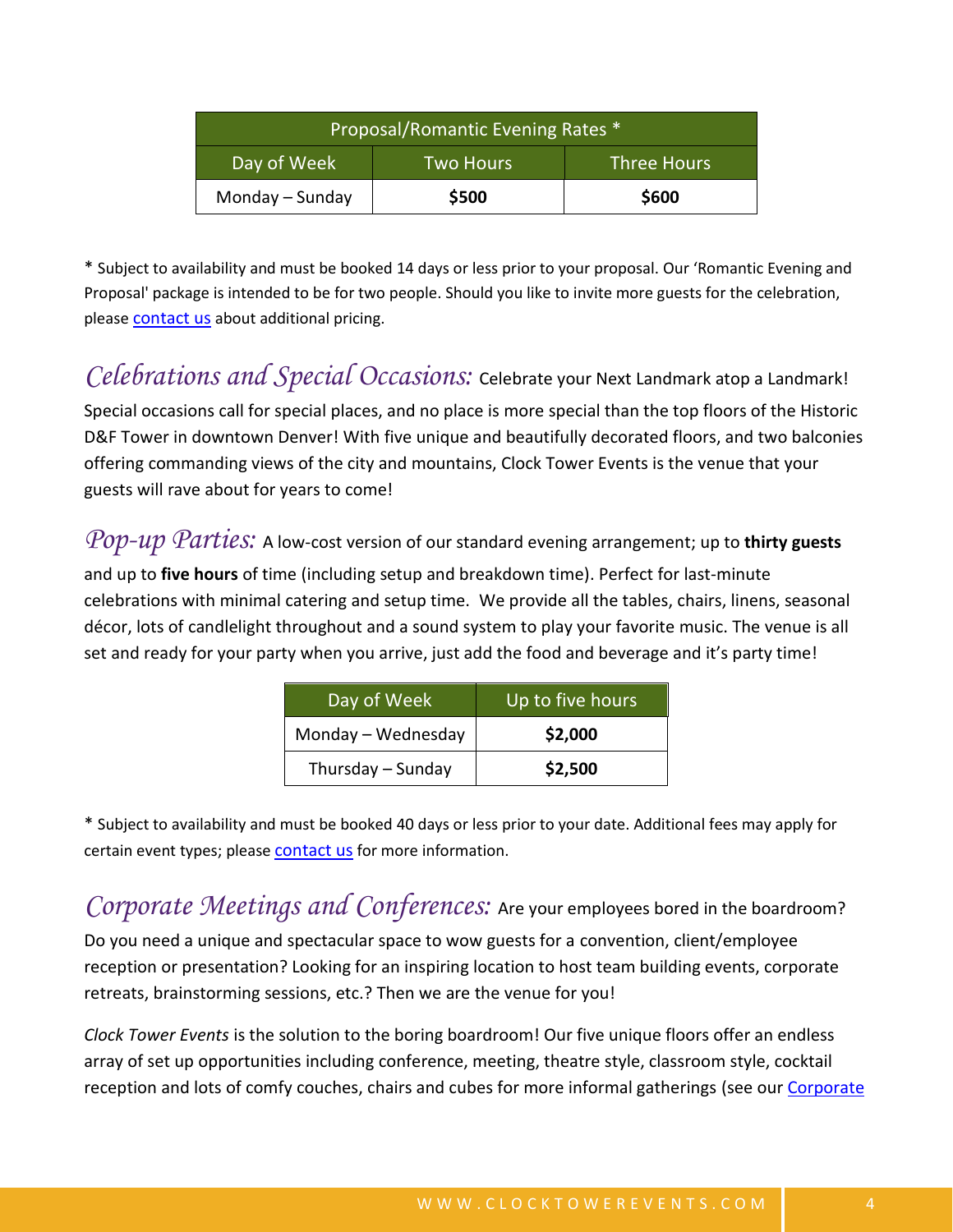[web page](http://clocktowerevents.com/corporate.html) for capacities). We also offer high speed wireless internet, full audio/visual capabilities, and state-of-the-art monitor compatible with Mac or PC.

*December Holiday Events:* To make your season bright, we offer special December rates. No need to decorate as our venue is elegantly decorated for the holidays, and festive music can also be provided.

Please email us at **[info@clocktowerevents.com](mailto:info@clocktowerevents.com)** or call us at **(303) 877-0742** for specific rates for your December event.

*New Year's Eve:* Quite simply, THE best spot in the city to take in the impressive downtown fireworks displays at 9 p.m. and Midnight and to ring in the New Year under our giant Clock Faces. Perfect for an intimate wedding, a festive reception or a magical evening for you and your lucky friends! [Contact us](http://www.clocktowerevents.com/contact.html) for more information and rates.

*Tour the Tower!* We offer guided tours of the Clock Tower by a noted Denver historian including many areas not open to the public. See the original Seth Thomas clock mechanism, go behind the mysterious Clock Faces on our  $18<sup>th</sup>$  floor, take in expansive views of the city and mountains from our two balconies, and hear more Tower Tales from our 20<sup>th</sup> floor Observation Deck. Tour time is 45 minutes. (Our guests must be able to walk 5 flights of stairs, and comfortable footwear is encouraged.)

We are pleased to announce that our History Tours are now being held though Historic Denver, Inc., and may be scheduled by calling 303-534-5288 ext. 5, or by visiting:

<http://www.historicdenver.org/programs/historic-denver-tours/>

Photo Shoot<sup>\*</sup>: Includes full use of the five floors, Clock Faces, Balconies with sweeping views of the city and mountains, two story Spiral Staircase, etc. These are usually scheduled on our slower days. Sunset from the balconies is very popular.

Rates are **\$500** for two hours (minimum) and **\$100** for each additional hour over two, provided you book 14 days or LESS prior to your shoot.

\* Subject to availability and must be booked 14 days or less before your shoot. Our Photoshoot package is intended to be for a couple and their photographer (we do not provide the photographer) – should you be looking for a more extensive shoot involving models, stylist, props, etc. please [contact us](http://www.clocktowerevents.com/contact.html) about additional pricing.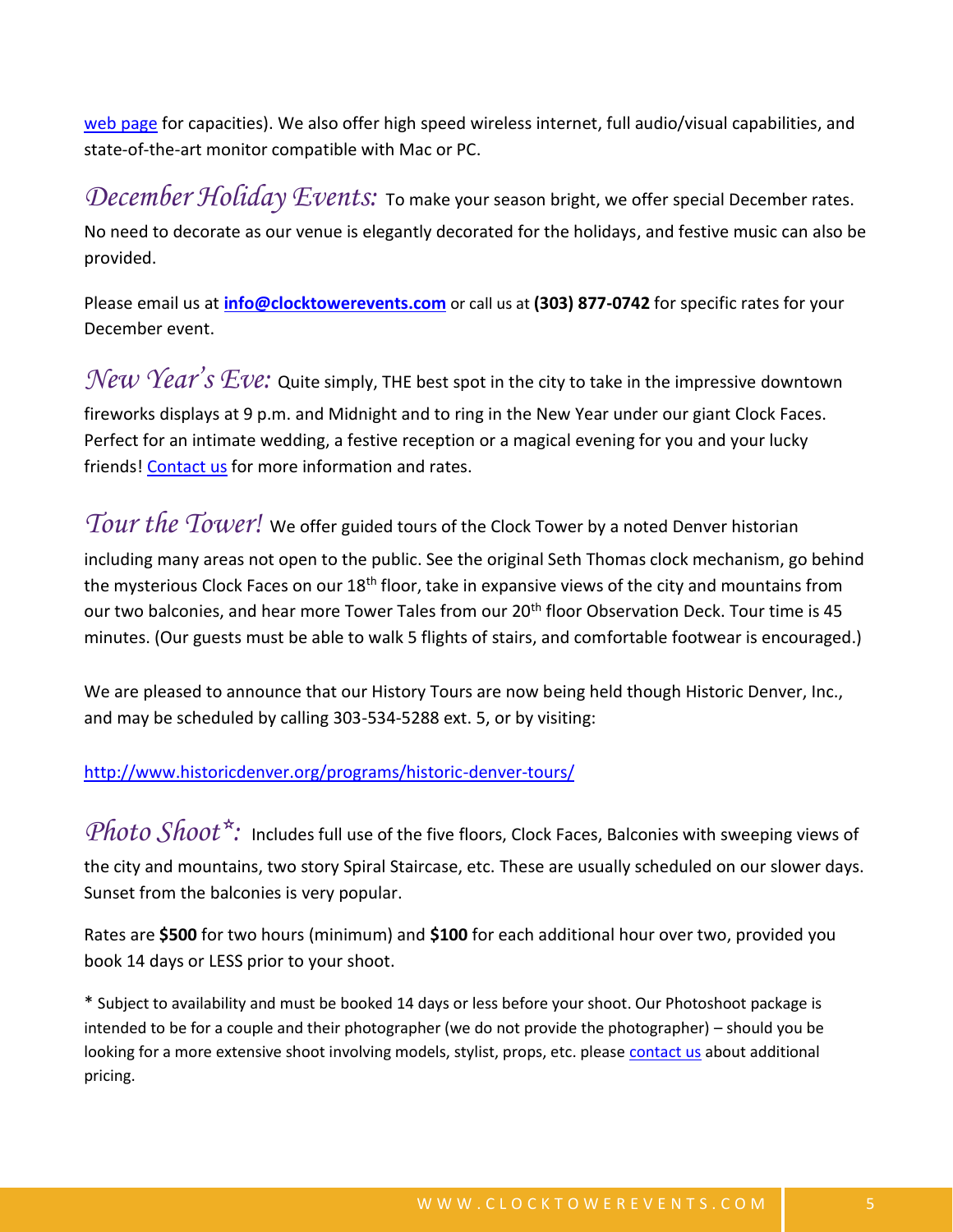*Rental Period & Inclusions:* Two standard time periods are available, both of which

include setup, event time, and cleanup/breakdown:

Daytime: 7:00 am – 3:00 pm (8 hours) Evening:  $4:00 \text{ pm} - 1:00 \text{ am}$  (9 hours)

We can be flexible so be sure to ask if you have a different time period in mind. **We do not offer discounts for less time used.**

Included in your rental fee:

- 60 White Chivari Chairs with black cushions.
- Assorted tables Including: 2 six foot and 2 eight foot banquet (for use on the 17<sup>th</sup> floor), 2 four foot rounds, 9 tall cabaret, 7 four foot rectangle, and 1 serpentine table.
- Black tablecloths for all of our tables.
- Stationary bar on the  $20<sup>th</sup>$  Floor.
- Assorted decorative chairs, couches and barstools throughout.
- Use of sound systems and music coordination.
- We decorate seasonly with beautiful displays of silk florals in the spring and summer, rich and deep colored displays during the fall months, a Treasure Chest of Halloween decorations, and icy crystals and silvery branches during the winter months. In addition, we will always have an assortment of battery operated candles and votive vases.
- Clock Tower Events House Manager.
- Cleaning before and after your event.
- The freedom to work with your own caterer and purchase your own alcohol!

*Holly's Dream Team of Preferred Vendors:* "As someone who has been involved in

the event business in Denver for over 15 years, I know what works and doesn't work, especially when it comes to my unique Clock Tower Venue. While you are welcome to work with your own vendors, the vendors listed below have worked extensively in our space and will offer you the level of service and quality that I personally demand." – Holly Kylberg-Owner

## *Food Catering*

"Progressive -style" events work best in our venue with multiple buffets/food stations spread throughout, providing easy access for your guests. Guests love to filter throughout the space and explore. We can do smaller plated, seated dinners for 30 or less people from our 18th floor. While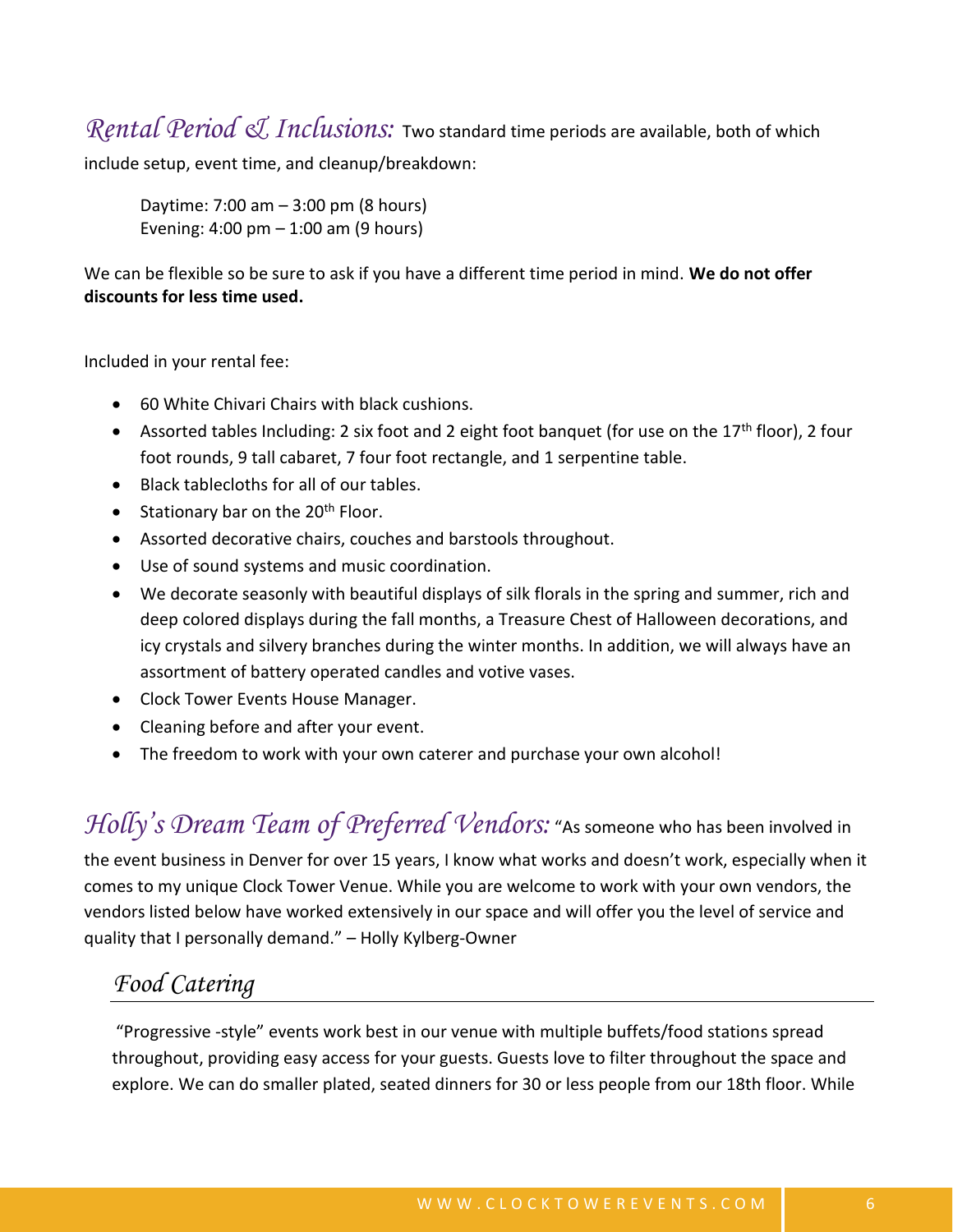you are free to work with your own caterer provided we meet with them prior to your event, we recommend selecting one from our preferred list as they are familiar with the space and meet our high standards.

#### Full-Service Caterers:

#### • **Serendipity Catering**

**Phone:** 303.561.3663 **Website:** [https://www.serendipityfood.com](https://www.serendipityfood.com/)

#### • **Footers Catering**

**Phone:** 303.762.1410 **Website:** [https://www.footerscatering.com](https://www.footerscatering.com/)

#### • **Three Tomatoes Catering**

2520 West 29th Avenue Denver, CO 80211 **Personal contact:** Tabitha Hossfeld - Event Coordinator **Phone:** 303.433.3332, ext 110 **Email:** [info@threetomatoes.com](mailto:info@threetomatoes.com) **Website:** [www.threetomatoes.com](http://www.threetomatoes.com/)

#### • **Encore Catering**

3139 South Broadway Englewood, CO 80113 **Phone:** 303.707.0909 **Website:** [https://www.encorecatering.net](https://www.encorecatering.net/)

• **Catering by the Inventing Room Phone:** 303.885.2802 **Website:** <http://inventing-room.com/>

Lighter Fare and Economical Drop-off Service:

• **Tony's Market Phone:** 303.662.9353 **Website:** [https://www.tonysmarket.com](https://www.tonysmarket.com/)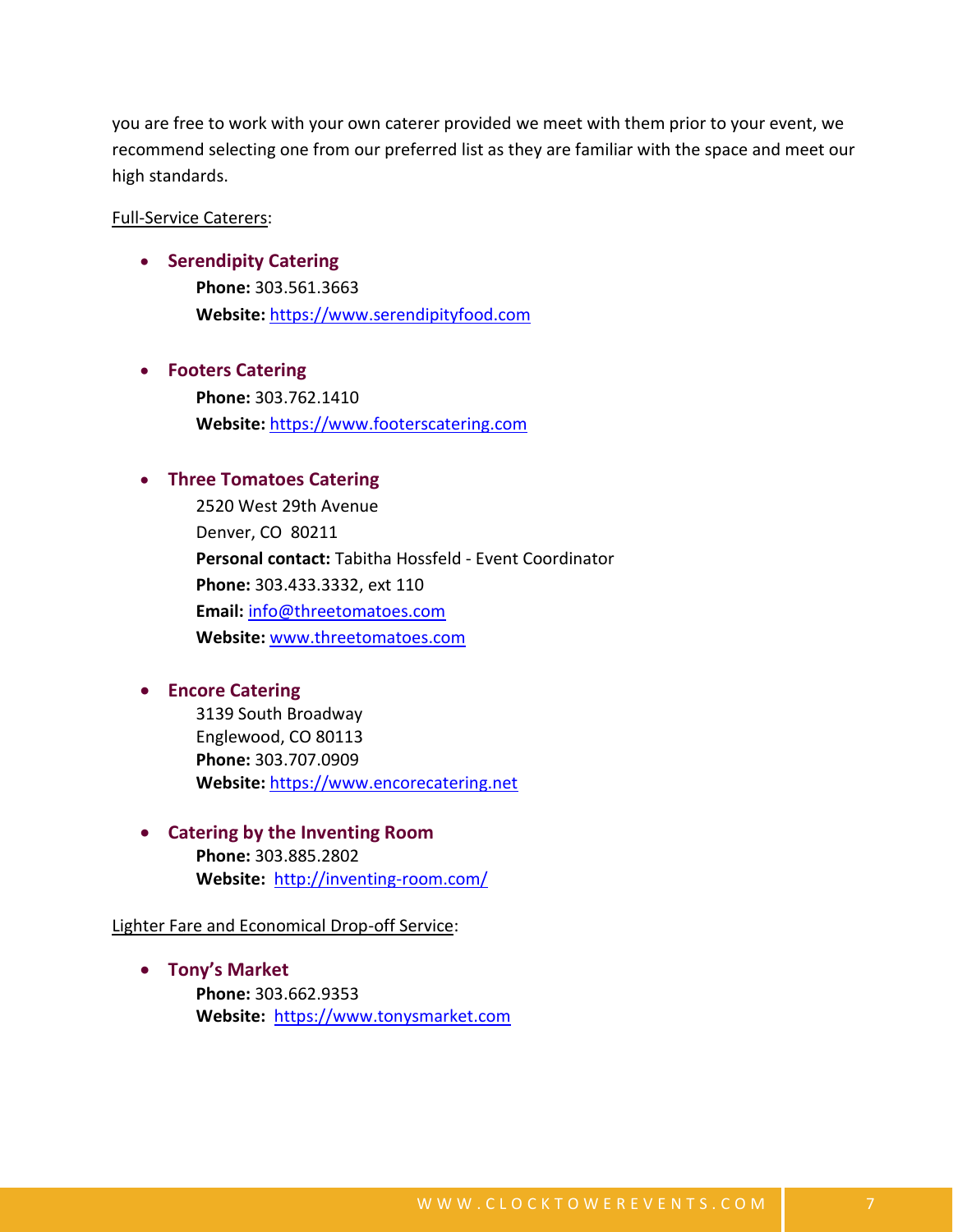- **Cheese Ranch**
	- **Phone:** 303.278.1293 **Website:** [https://www.cheeseranch.com](https://www.cheeseranch.com/)
- **Maggiano's Little Italy @ Denver Pavillions Phone:** 303.260.7710 **Website:** [https://www.maggianos.com](https://www.maggianos.com/)

Catering for Meetings and Corporate Daytime Events with Drop-off Service:

- **Y. Lo Epicure Phone:** 303.780.9888 **Email:** [order@yloepicure.com](mailto:order@yloepicure.com) **Website:** <https://www.yloepicure.com/>
- **Corner Bakery** 1147 16th Street Mall, Denver, CO 80202 **Phone:** 303.825.0525 **Website:** [https://www.cornerbakerycafe.com](https://www.cornerbakerycafe.com/)

## *Bartenders and Staffing*

If your caterer isn't providing bartending, a bartender must be provided from our list. Also, if you're providing your own food or having it dropped off, please check with Clock Tower Events as you may need an additional staff person.

#### • **Mix & Shoot Beverage Services**

1250 South Buckley Road I-156 Aurora, CO 80017 **Phone:** 303.249.0407 **Email:** [Events@MixandShootBeverage.com](mailto:Events@MixandShootBeverage.com) **Website:** [https://www.mixandshootbeverage.com](https://www.mixandshootbeverage.com/) **Facebook:** <https://www.facebook.com/MixandShoot>

• **Pour La France Catering**

**Phone:** 303.777.4773 **Email:** [info@pourlafrance.com](mailto:info@pourlafrance.com) **Website:** [https://www.pourlafrance.com](https://www.pourlafrance.com/)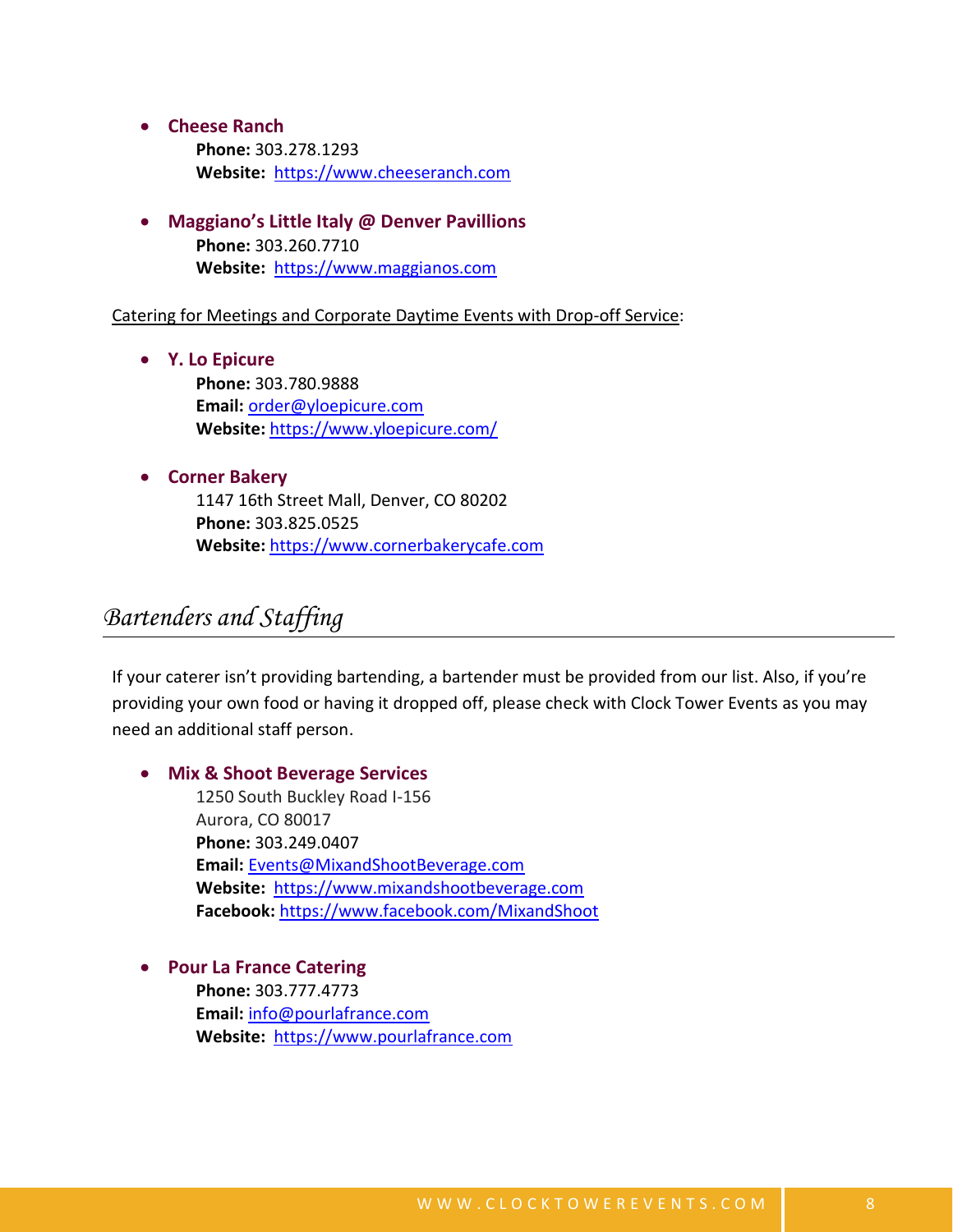## *Beverage Providers*

We allow you to purchase your own alcohol and our preferred liquor providers **Mondo Vino** and **Wine Dispensary** can walk you through how much you will need and also deliver and then pick up what you don't use which is super convenient!

#### • **Mondo Vino**

West 32nd Avenue Denver, CO 80211 **Phone:** 303.458.3858 **Email:** [Mondovino@msn.com](mailto:Mondovino@msn.com) **Website:** [http://www.mondovinodenver.com](http://www.mondovinodenver.com/)

#### • **Wine Dispensary**

1590 Little Raven St. #175 Denver, CO 80202 **Personal Contact:** Rob Mackenzie **Phone:** 303.832.8007 **Website:** [https://winedispensary.com](https://winedispensary.com/)

#### • **The Espresso Affair**

4375 Eaton Street Denver, CO 80212 **Phone:** (303) 458-5756 or 1-866-458-JAVA **Email:** [bill@espressoaffair.com](mailto:bill@espressoaffair.com) **Website:** [http://www.espressoaffair.com](http://www.espressoaffair.com/)

#### • **Peak Beverage**

10790 W 50th Avenue #600 Wheat Ridge, CO 80033 **Phone: (**720) 722-1140 **Website:** [http://www.peakbev.com](http://www.peakbev.com/)

## *Cake & Bakers*

• **Azucar Bakery** 1886 South Broadway Denver, CO 80210 **Phone:** 720.283.3294 **Website:** [http://www.azucarbakery.com](http://www.azucarbakery.com/)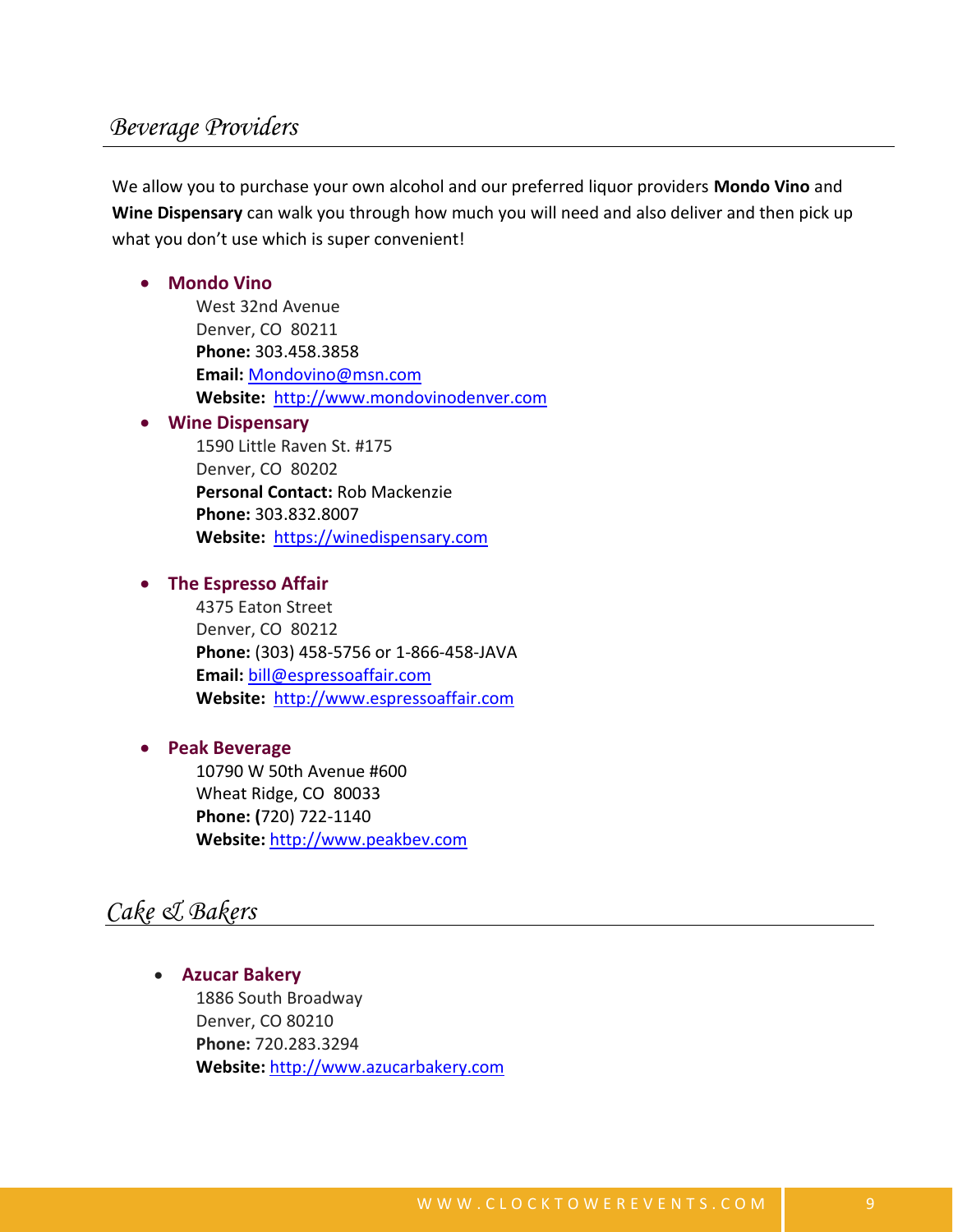• **Das Meyer Fine Pastry Chalet** 13251 W. 64th Ave. Arvada, CO 80004 **Phone:** 303.425.5616 **Website:** [www.dasmeyerpastry.com](http://www.dasmeyerpastry.com/)

## *Officiant*

- **Rev. Scott Awbrey Phone:** 303.501.9282 **Website:** [www.revscottawbrey.com](http://www.revscottawbrey.com/)
- **Chris Bowen Phone:** 720.621.2495 **Email:** [info@coloradoweddingministers.com](mailto:info@coloradoweddingministers.com) **Website:** [http://www.coloradoweddingministers.com](http://www.coloradoweddingministers.com/)

## *DJs & Entertainment*

- **The Get Down (DJ) Phone:** 310.622.2510 **Email:** [info@thegetdownco.com](mailto:info@thegetdownco.com) **Website:** [http://www.thegetdownco.com](http://www.thegetdownco.com/)
- **Jay 'DJ JamesD' Dunson Phone:** 303.550.2497

#### • **5 Star Talent and Entertainment, Inc.**

2256 Country Club Loop, Westminster, CO 80234 **Personal Contact:** Terri Fisher **Phone:** 303.635.1210 **Fax:** 303.438.8212 **Email:** [Terri@5staracts.com](mailto:Terri@5staracts.com) **Website:** [www.5StarActs.com](http://www.5staracts.com/)

#### • **Blaster Bouncer Denver (fun games)**

**Phone:** 720.732.0330 **Email:** [info@blasterbouncer.com](mailto:info@blasterbouncer.com) **Website:** [http://www.blasterbouncer.com](http://www.blasterbouncer.com/)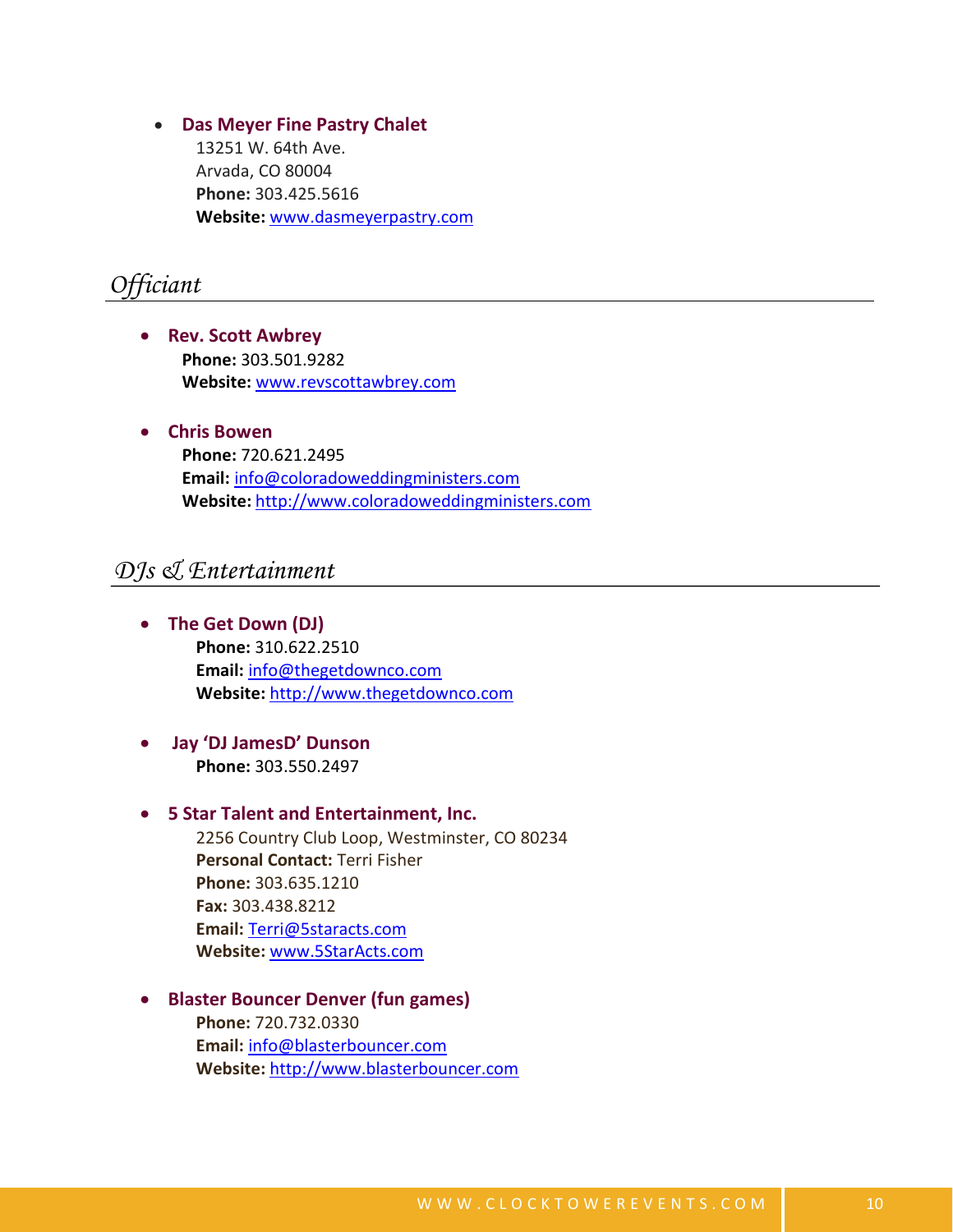• **Nexus String Quartet & Ensembles Email:** [Kayla@NexusStrings.com](mailto:Kayla@NexusStrings.com) **Website:** [https://www.nexusstrings.com](https://www.nexusstrings.com/)

## *Design & Décor*

Our beautifully decorated venue doesn't need much by way of décor, but If you want some added drama, include some accent lighting. With a little additional LED lighting in some of our corners, Scott can personalize and transform the feel of the space at a very reasonable cost:

• **Lighting and Design by Scott Personal contact:** Scott Hittelman **Cell:** 516.330.2002 **Office:** 720.920.9676 **Email:** [info@lightinganddesignbyscott.com](mailto:info@lightinganddesignbyscott.com) **Website:** [http://www.lightinganddesignbyscott.com](http://www.lightinganddesignbyscott.com/)

### *Photography*

- **Joe And Robin Photography Phone:** 303.704.9459 **Email:** [contact@JoeandRobin.com](mailto:contact@JoeandRobin.com) **Website:** [https://www.joeandrobin.com](https://www.joeandrobin.com/)
	- **Jaimie Johnson Photography Phone:** 512.966.0416 **Email:** [jaimie@jaimiejohnson.com](mailto:jaimie@jaimiejohnson.com) **Website:** <https://www.jaimiejohnson.com/portfolio>
- **Dave Camara**

Evergreen, Colorado **Phone:** 303.944.6551 **Email:** [info@CamaraPhotography.com](mailto:info@CamaraPhotography.com) **Website:** [http://www.camaraphotography.com](http://www.camaraphotography.com/)

• **Jewels Photography**

3525 Walnut Street, Suite 26, Denver, CO 80205 **Phone:** 720.771.2200 **Email:** [info@jewelsgray.com](mailto:info@jewelsgray.com) **Website:** [http://www.jewelsgray.com](http://www.jewelsgray.com/)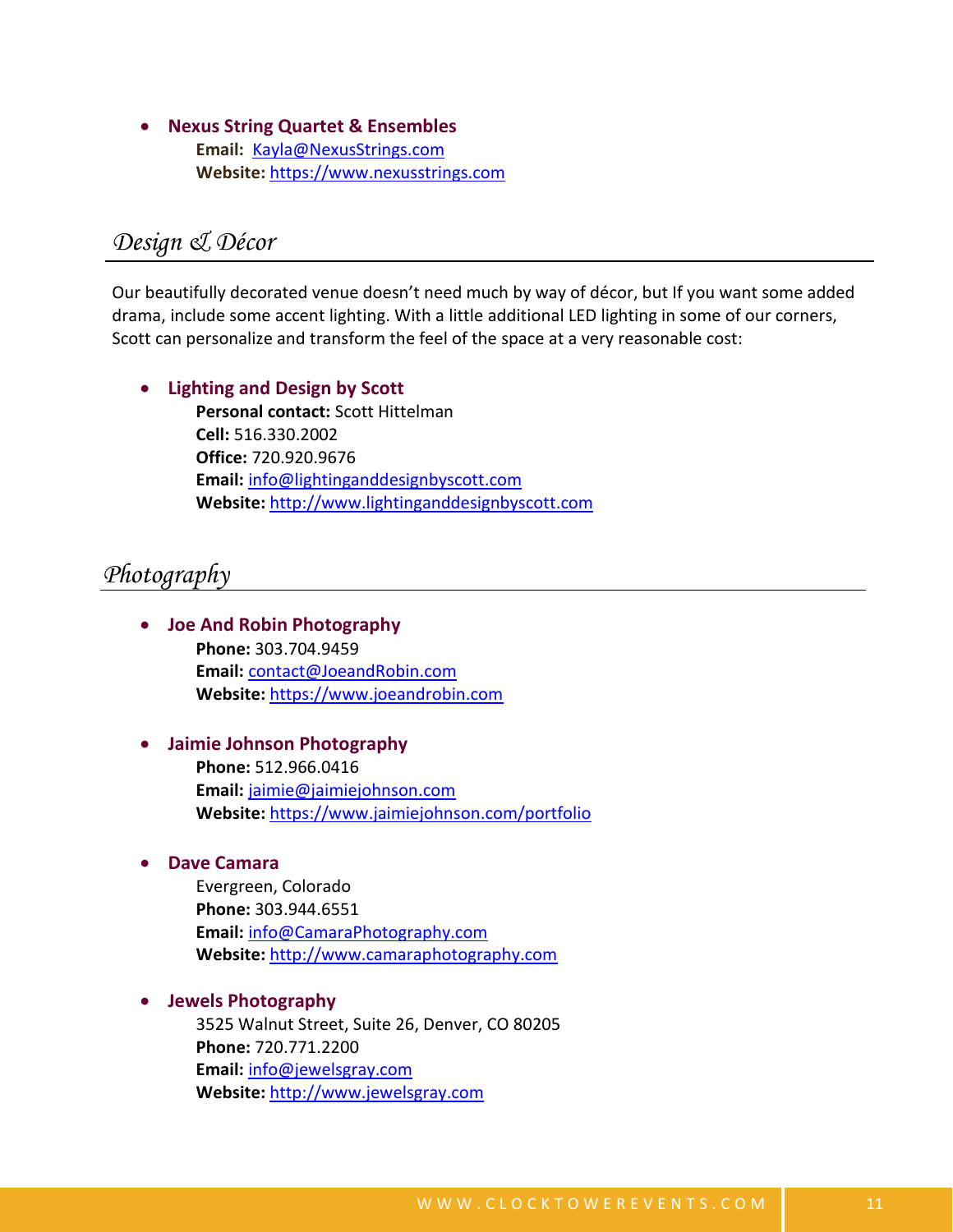• **Event Rents Phone:** 303.972.0975 **Website:** [www.eventrents.com](http://www.eventrents.com/)

*Beauty*

• **Sharon Chan - Traveling Make-up Artist Phone:** 720.891.7668 **Website:** [www.browsandbeautywithme.com](http://www.browsandbeautywithme.com/)

*Parking:* Off street meters or at nearby surface lots. Independence Plaza Parking is across the street from our facility on 16<sup>th</sup> St. Arapahoe & Curtis (entrance is off of Cutis, but you can exit on Arapahoe directly acorss from the tower) Rates may vary, but are typically \$10. You can also purchase vouchers for your guests.

• **Independence Plaza** 1050 17th St. Denver, CO 80202 **Phone:** 303.892.5812 **Website:** <http://www.independenceplaza.com/main.cfm?sid=parking>

Liquor Policy: You are free to bring in your own alcohol but it must be served by an insured caterer or bartendar. If your caterer does not provide bar staff, we recommend a company called Peak Beverage, [www.peakbev.com](http://www.peakbev.com/) (720) 722-1140. Caterers will typically coordinate alcohol purchases with clients. We don't allow kegs.

*Cancellations:* At this time, Clock Tower Events has a **no cancellation policy. Our deposits are non-refundable.** However, we will try to work with you on scheduling a rain date or another event all together.

*Children:* Due to certain architectural features of the space, our venue is not suitable for small children that are left unattended. Children must be supervised at all times.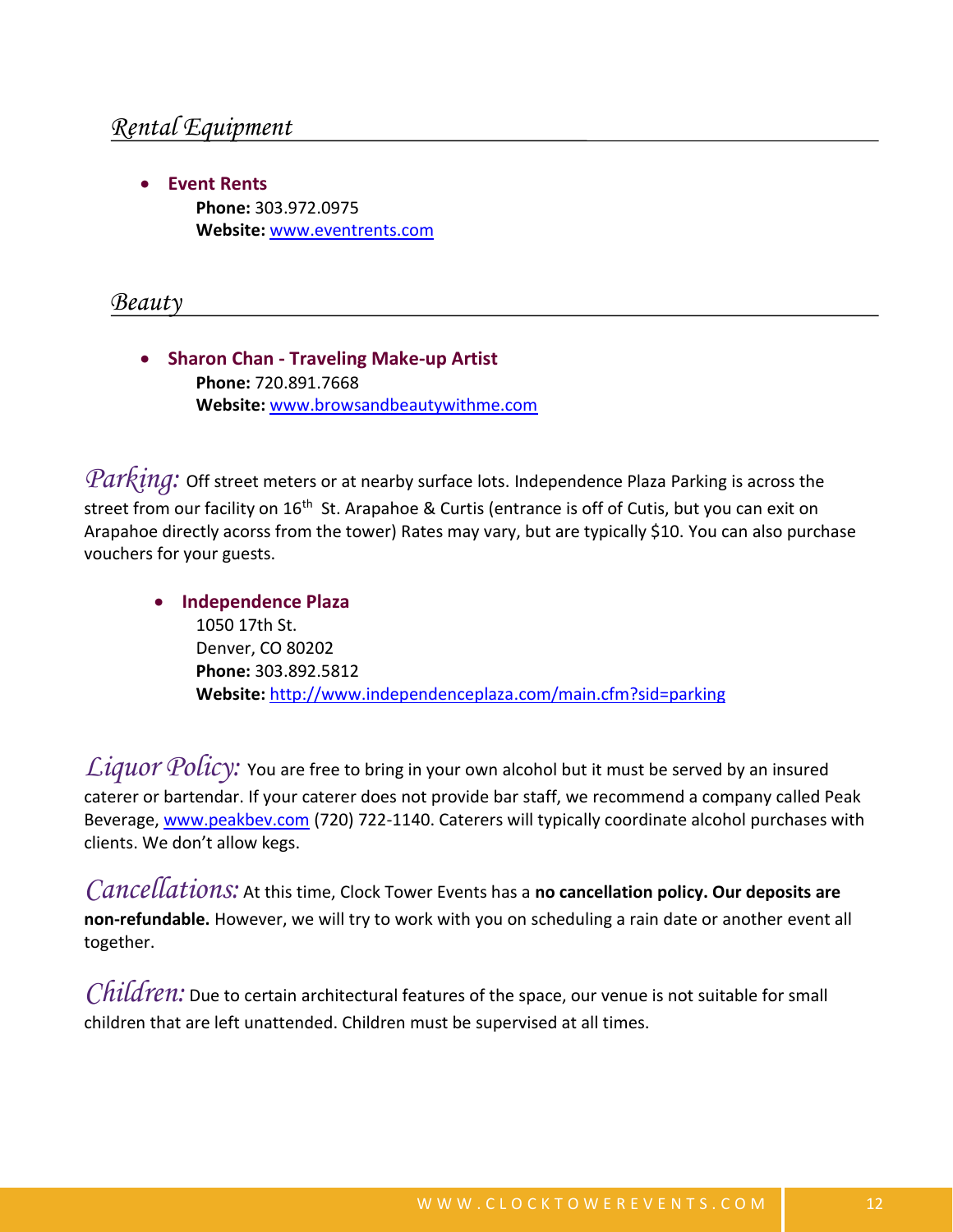# *Client Testimonials:*

*"I just wanted to tell you how pleased we were with the Clocktower as our choice for Barbara and Michael's wedding reception. Everything looked beautiful and we got many compliments about the unique site choice. The view was absolutely spectacular and the customer service provided by your staff was superb. I will pass along a photo or two once we review them, and if you would like to use it in your gallery, please feel free. Once again, thank you so much. Best regards" –* Anne Herbert

*"Thank you both for what turned out to be an extraordinary event! The energy in the Clock Tower was terrific, right from the beginning. The space spreads people out and tucks them into corners so that, even with a crowd of perhaps 110, every interaction feels intimate. People were still thanking me on Saturday, and several said it was the best client reception they had ever attended." –* Jeff Zax

*"I wanted to let you know that everyone at CFM Company thoroughly enjoyed the Holiday party last week. The venue was great!! We had a lot of people comment that grew up here or have been in Denver for a long time, but they never had a chance to see what was inside the D&F Tower. It was really a great time and a beautiful spot. Thanks again!" –* Gene Krist, CFM Company

*"We had our reception at the Clocktower downtown and all of our guests said that it was the most beautiful venue for a wedding they had ever seen! Very Cinderella! Holly and Jessie were great to work with & everything else went smoothly! This is such an amazing, unique and historical venue! Absolutely stunning for photos!" –* Alex

*"We used the clock tower for both our wedding ceremony and our reception. The venue itself is amazing, and requires very little to no decoration. All I did for decor was provide flowers and some framed family photos in lieu of a slideshow. If you have a lot of children, elderly, or any mobilityimpaired quests this is not the venue for you. This is an adult venue with lots of stairs, and it's truly not child-friendly at all. This was fine for our event, but just be aware that this is not a place for a bunch of toddlers to run around. The owner, Holly, was extremely gracious and very easy to work with. Her event coordinator Jodi, was very prompt and professional. The event staff members at our wedding were super helpful. I can't say anything negative about the staff or the venue - everything was delightful. What a treat to hold our very special event in this iconic Denver landmark! Thanks to Holly and her staff!!!" –* Karen

*"The Clock Tower is an amazing space. If you have a wedding for less than 75 people, I would look no further. The drawbacks are the stairs but that does not outweigh all of the positives. The views are spectacular, the furniture and all of the decor is included, and there is nothing else like it in Denver. It is a great price for what you get. Holly responded quickly when I initially inquired and continued that pattern throughout. If you have a good caterer, wedding planner, and florist, you will be in good hands here." –* Tracey